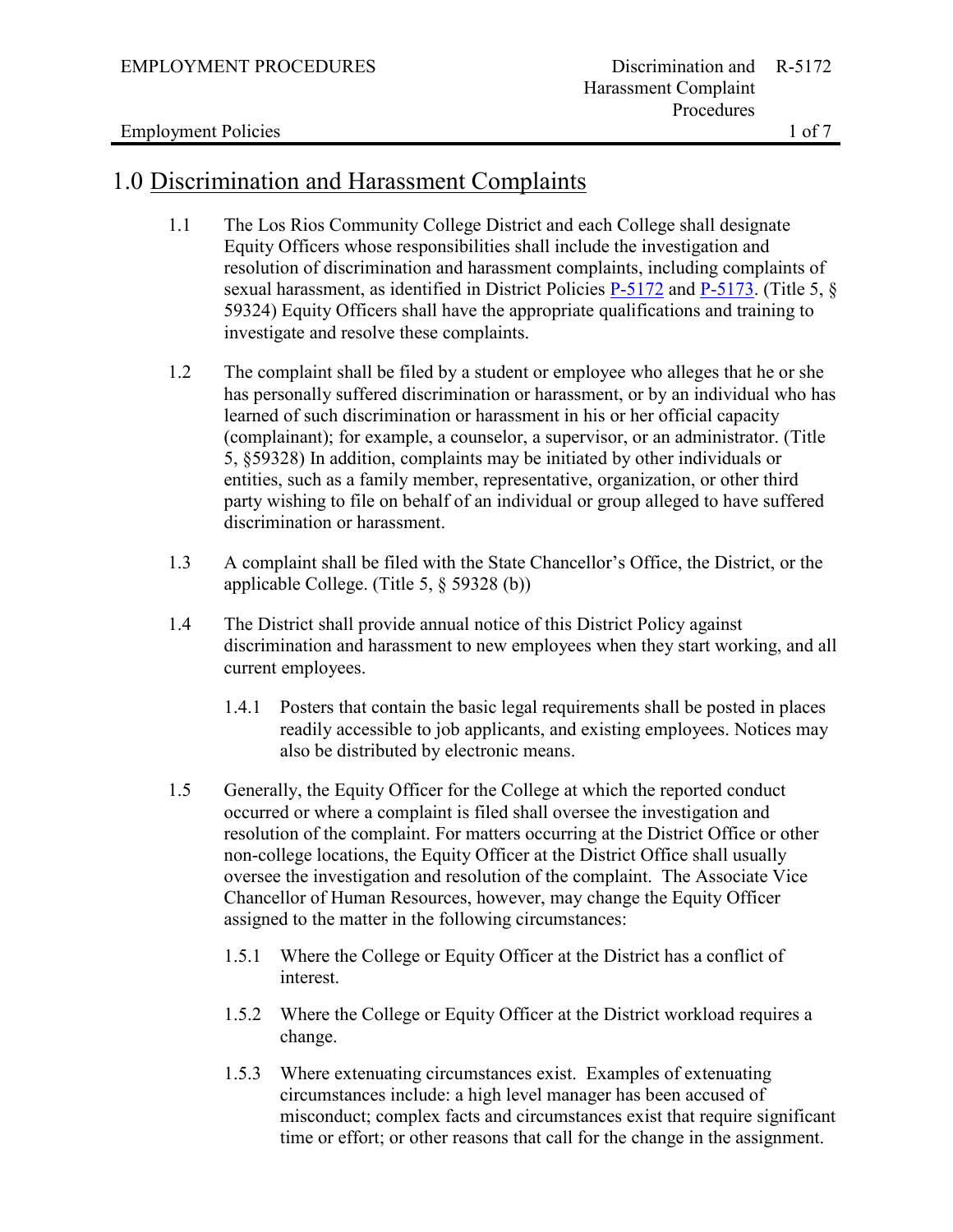#### Employment Policies 2 of 7

### 2.0 Complaint Procedures

- 2.1 As soon as possible after the alleged incident, the complainant shall notify the appropriate Equity Officer(s) of the alleged discrimination or harassment.
- 2.2 Following consultation with the Director, Human Resources, the Equity Officer may reject the complaint if:
	- 2.2.1 The complaint is anonymous;
	- 2.2.2 The most recent incident was more than one (1) year ago or more than one hundred eighty (180) calendar days ago for an employment case;
	- 2.2.3 The complaint does not allege discrimination or harassment;
	- 2.2.4 The complainant lacks adequate information on which to conduct an investigation, in which case, the complainant shall be advised of the defect(s). (A complaint that provides sufficient information to state a viable claim of discrimination or harassment shall not be rejected.);
	- 2.2.5 Identical allegations have already been investigated; or
	- 2.2.6 The case does not merit investigation for any other reason as determined by the Director, Human Resources pursuant to California Code of Regulations, Title 5.
- 2.3 If a complaint is rejected, the complainant shall be notified and informed of the deficiency. (Title 5, § 59332)
- 2.4 If the complaint is accepted, the Equity Officer shall:
	- 2.4.1 Advise the complainant that he or she need not participate in informal resolution and that he or she shall not be required to confront, or work out problems with, the person accused of discrimination or harassment (respondent); (Title 5, § 59327)
	- 2.4.2 Notify the complainant of the procedure for filing a complaint with the State Chancellor's Office;
	- 2.4.3 Advise the complainant that he or she may file a complaint with the Office of Civil Rights of the U. S. Department of Education (OCR);
	- 2.4.4 Advise the complaint that he or she may file his or her employment-based complaint with the U.S. Equal Employment Opportunity Commission (EEOC) and/or the California Department of Fair Employment and Housing (DFEH), where the complaint is within the jurisdiction of those agencies;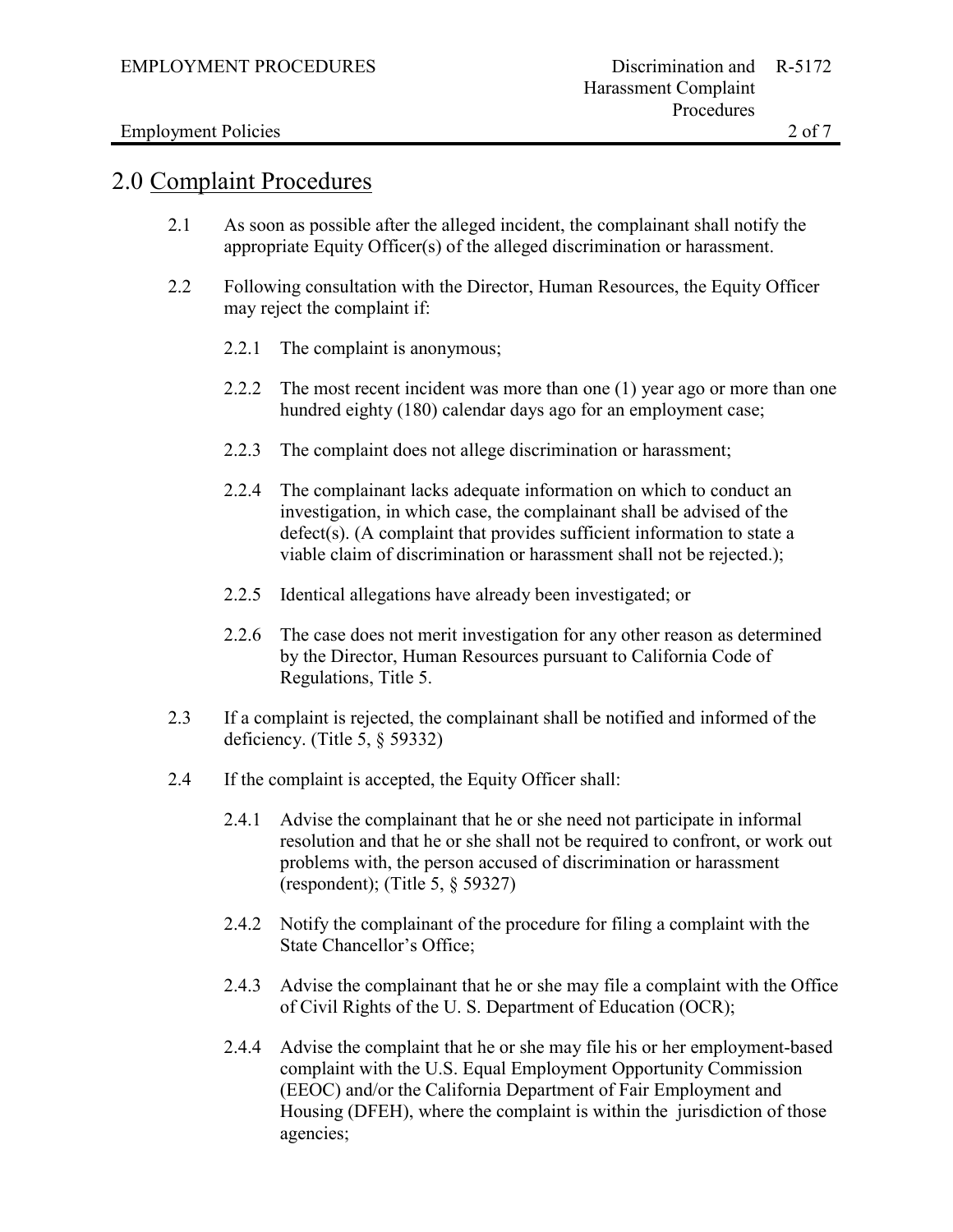### Employment Policies 3 of 7

- 2.4.5 Give the complainant a copy of the District Discrimination and Harassment Complaint Procedures Policy and Administrative Regulation (P/R-5172) and the District Sexual Harassment Policy [\(P-5173\)](https://losrios.edu/docs/lrccd/board/policies/P-5173.pdf), if appropriate;
- 2.4.6 Undertake efforts to informally resolve the charges if the complainant so desires;
- 2.4.7 Advise both the complainant and the respondent that retaliation is prohibited, by District Policy and the law, against anyone who refers a matter for investigation, files a complaint, participates in an investigation, or represents the complainant or respondent. (Title 5, § 59327)
- 2.5 The Equity Officer shall consider whether interim remedial measures are necessary during the investigation process to assist or protect the parties. Interim remedial measures may include arranging for course schedule changes, issuing no-contact order(s), notifying the complainant of his or her right to avoid the respondent, or assisting in obtaining counseling or law enforcement assistance. For employees, interim measures can include a temporary reassignment or placing an employee on administrative leave in compliance with District Policy and the relevant collective bargaining agreement.

# 3.0 Informal Process (Title 5, § 59327)

- 3.1 If the complainant so desires, the Equity Officer shall hold an informal conference with the complainant within seven (7) calendar days from the date the oral or written complaint is filed. Information about the applicable law and rules shall be presented to the complainant. An effort shall be made to resolve the complaint at the informal level. Mediation shall not be used for allegations of sexual violence.
- 3.2 If a resolution of the complaint is not reached or if the complainant disagrees with the recommendation made, then the complainant may follow the resolution procedure outlined in section 4.0 below.
- 3.3 This informal procedure shall generally be completed within ninety (90) calendar days.
- 3.4 If a complaint is accepted for the informal process, the College/District Equity Officer shall notify the Associate Vice Chancellor of Human Resources that the informal process is being used.
- 3.5 Prior to the implementation of any informal resolution, the equity officer shall notify the Associate Vice Chancellor of Human Resources of the proposed resolution and Associate Vice Chancellor of Human Resources shall have the right to direct that the matter proceed to the formal process in cases where the informal resolution is not appropriate.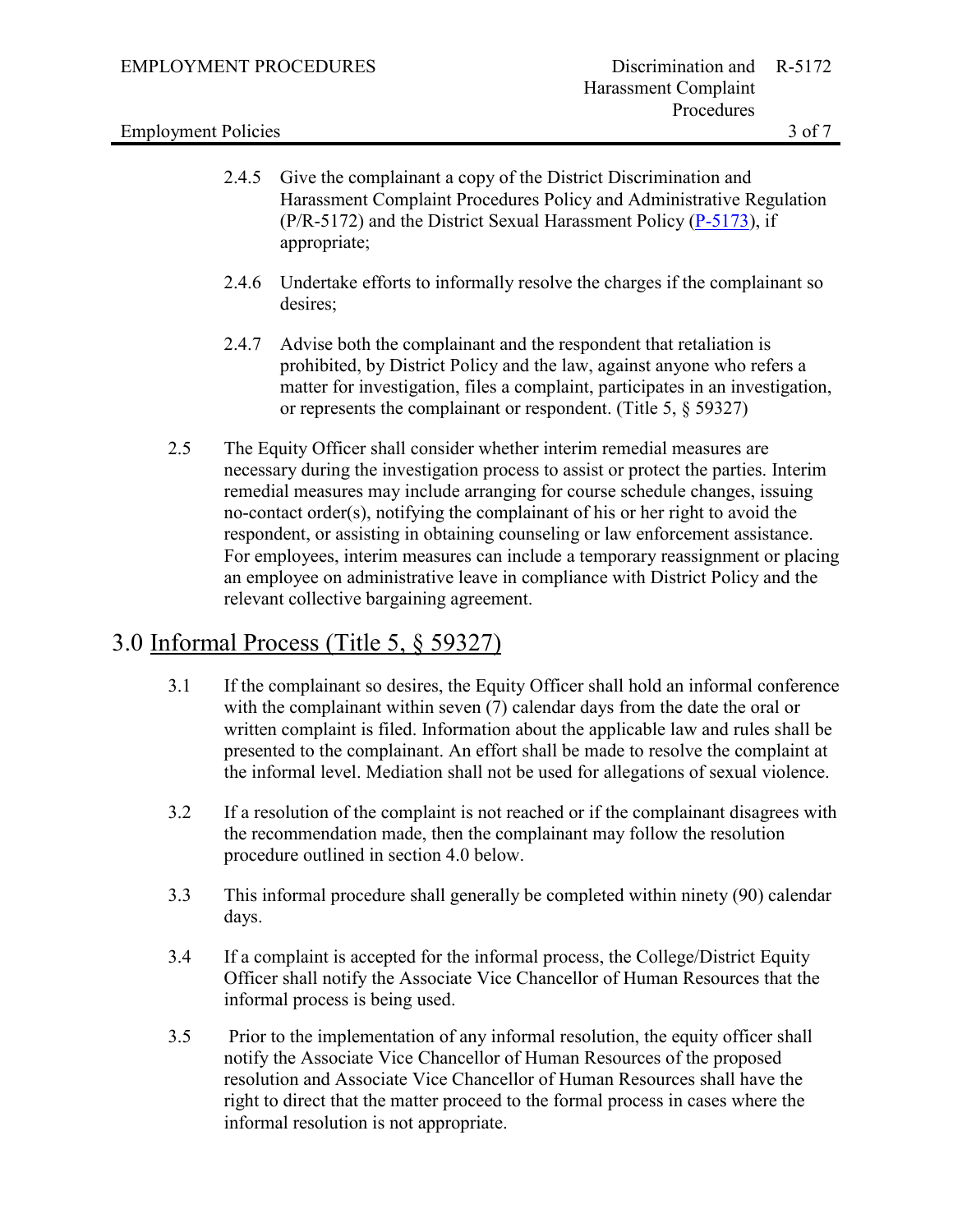### Employment Policies 4 of 7

# 4.0 Formal Process

- 4.1 If the complaint is not resolved satisfactorily at the informal stage or if the complainant chooses not to use the informal process, the complainant may file with the Equity Officer(s) a written statement of the problem and his/her proposed remedy on the form prescribed by the State Chancellor's Office. This form shall be provided to the complainant by the appropriate Equity Officer(s). Complainants should be encouraged to use this form; however, the form is not required and complaints shall not be considered defective or rejected based on the failure to file the complaint on the form. In any complaint not involving employment, the formal complaint shall be filed not later than one (1) year from the date on which the complainant knew or should have known of the facts underlying the allegation of discrimination or sexual harassment. In any complaint involving employment, the complaint shall be filed not later than one hundred eighty (180) calendar days from the date on which the complainant knew or should have known of the facts underlying the allegation of discrimination or sexual harassment. (Title 5, § 59328)
- 4.2 The College Equity Officer shall forward the formal complaint and all other pertinent information to the College President immediately upon receipt. (Title 5, § 59330)
	- 4.2.1 The formal complaint shall be forwarded to the Equity Officer, who shall notify the State Chancellor's Office and the complainant that the complaint has been filed and that the investigation is being conducted pursuant to California Code of Regulations, title 5, section 59334.
	- 4.2.2 A prompt, thorough and impartial fact-finding investigation of the complaint shall be conducted, which includes meeting with the respondent and interviewing any witnesses to the alleged conduct and other person(s) the investigator determines may have relevant information. To the greatest extent possible, confidentiality shall be maintained. Failure to cooperate in or interference with this investigation may be grounds for appropriate disciplinary action.
	- 4.2.3 The investigator shall determine by a "preponderance of the evidence" whether there is probable cause to believe discrimination or harassment occurred as to each allegation of the complaint. A preponderance of the evidence means the evidence, when weighed with the evidence opposed to it, has the more convincing force and the greater probability of truth.
	- 4.2.4 It is the District's intent to investigate and resolve the complaint within sixty (60) calendar days from filing of the formal complaint, although this is not always possible given the complexity of the allegations and the workload of the Equity Officers. This investigation shall be completed within ninety (90) calendar days of the receipt of the formal complaint, unless an extension is granted by the State Chancellor's Office. (Title 5, §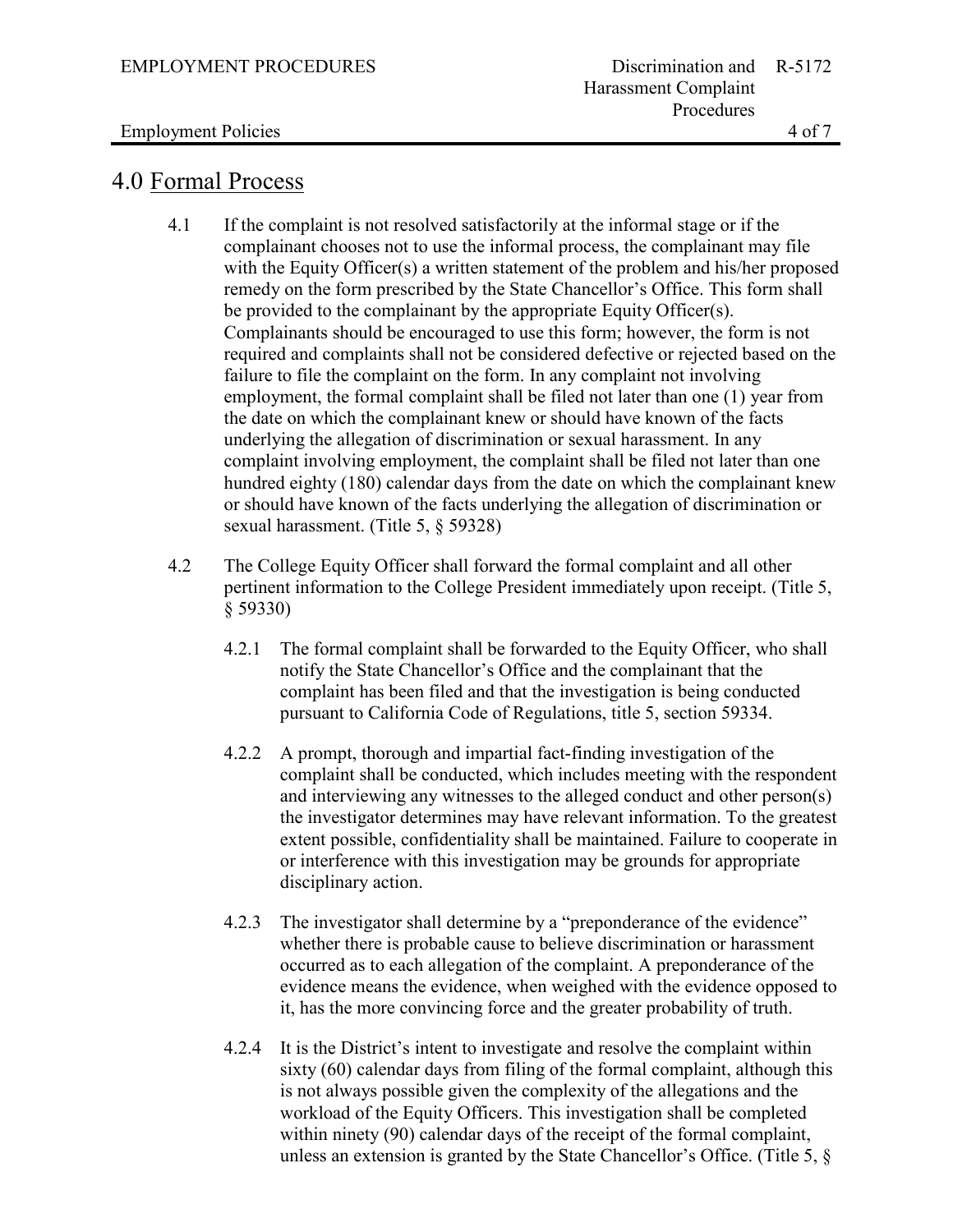Employment Policies 5 of 7

59336)

- 4.2.5 The results of the investigation shall be put in a written report which shall include at least all of the following:
	- 4.2.5.1 A description of the circumstances giving rise to the complaint;
	- 4.2.5.2 A summary and an analysis of the testimony provided by each witness, including the complainant and any witnesses provided by the complainant in the complaint, and any statements by the respondent;
	- 4.2.5.3 A summary and an analysis of any relevant data or other nontestimonial evidence collected during the course of the investigation;
	- 4.2.5.4 A specific finding as to whether there is probable cause that discrimination or harassment did or did not occur with respect to each allegation in the complaint;
	- 4.2.5.5 If there is probable cause that discrimination or harassment occurred, the written report should include what action(s) shall be taken to stop it (as consistent with privacy and legal requirements), prevent its reoccurrence, and remedy the effects on the complainant and any others in the College community, as necessary; and
	- 4.2.5.6 Any other information deemed appropriate by the District. (Title 5, § 59334)
- 4.3 Upon completion of the investigation and within the ninety (90) calendar-day timeline and any extension, the District shall forward all of the following to the complainant:
	- 4.3.1 A summary of the investigative report; and
	- 4.3.2 A written notice setting forth the following:
		- 4.3.2.1 The determination of the College President as to whether there is probable cause that discrimination or harassment did or did not occur with respect to each allegation in the complaint;
		- 4.3.2.2 If there is probable cause that discrimination or harassment occurred, a description of actions taken, if any, to prevent similar problems from occurring in the future;
		- 4.3.2.3 The proposed resolution of the complaint; and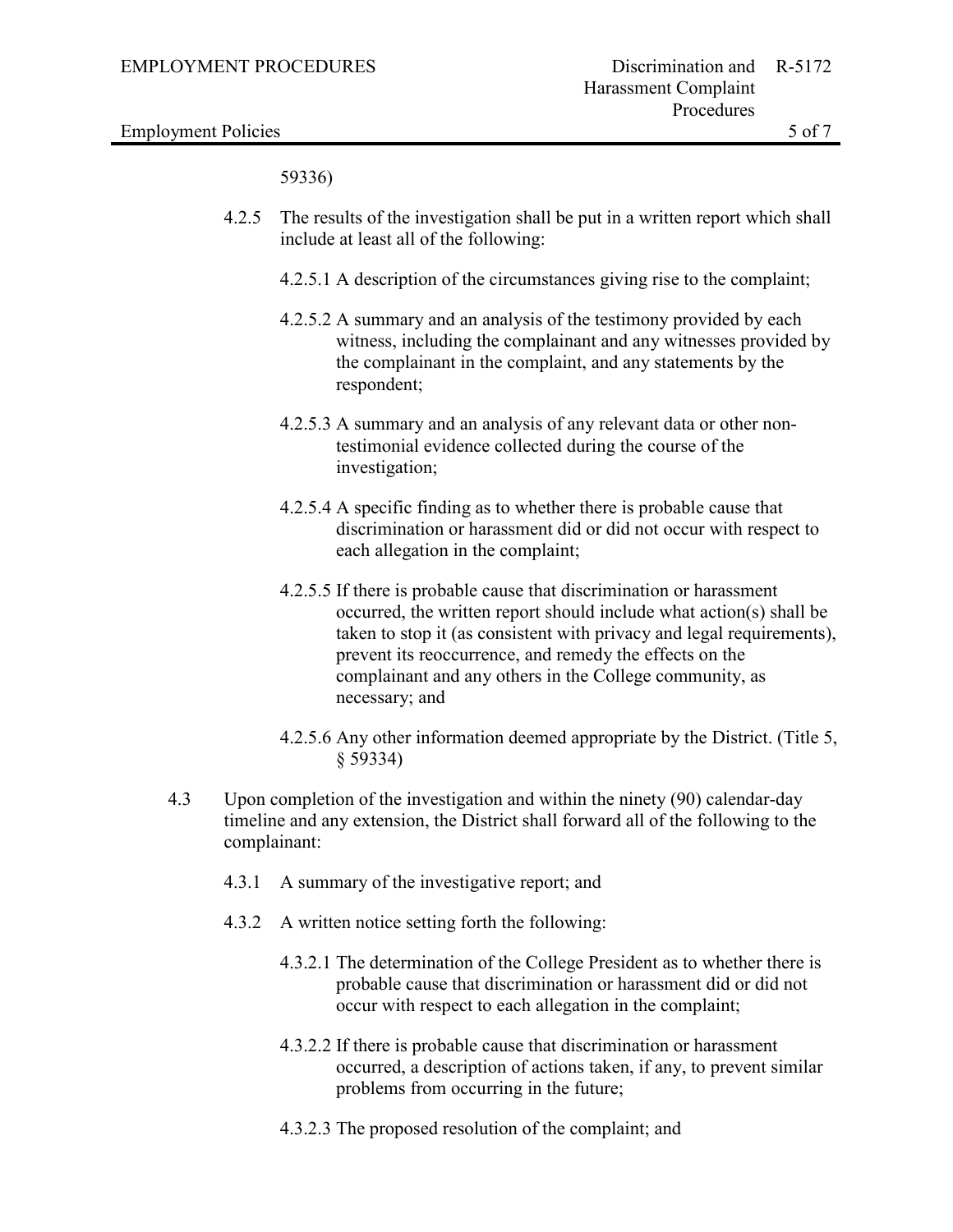Employment Policies 6 of 7

- 4.3.2.4 The complainant's right to submit a written appeal to the Los Rios Community College District Board of Trustees within fifteen (15) calendar days of the receipt of the notice, if the complainant is not satisfied with the results of the administrative determination. (Title 5, §§ 59336, 59338)
- 4.4 Upon completion of the investigation, and within the ninety (90) calendar-day timeline and any extension, the District shall forward a summary of the investigative report to the respondent. In cases of sexual assault, domestic violence, dating violence or stalking, the District shall forward the summary of the investigative report to the respondent at the same time it forwards it to the complainant. The witnesses shall be advised of the conclusion of the investigation but not the results.
- 4.5 If an appeal is filed, the Board of Trustees shall review the original complaint, the investigative report, the administrative determination, and the appeal, and shall issue a final District decision in the matter within forty-five (45) calendar days after receiving the appeal. (Title 5, § 59338)
	- 4.5.1 Upon receipt of an appeal, the General Counsel is authorized to remand the case back to the Equity Officer for further review if the General Counsel finds that the investigation has not been completed properly. The General Counsel shall notify the complainant and the respondent that the matter has been remanded and that the complainant shall have the right to renew the appeal by submitting a written appeal to the Los Rios Community College District Board of Trustees within fifteen (15) calendar days of the receipt of the notice the investigation has been completed.
	- 4.5.2 On appeal:
		- 4.5.2.1 The Board of Trustees shall review findings of fact for abuse of discretion;
		- 4.5.2.2 The Board of Trustees may review conclusions based upon those facts without regard to the conclusions of the investigative report;
		- 4.5.2.3 The Board of Trustees may review the District's procedural compliance with this regulation without regard to the conclusion of the investigative report;
		- 4.5.2.4 New evidence may not be submitted for the first time on appeal.
	- 4.5.3 In any case not involving employment discrimination a copy of the final District decision rendered by the Board of Trustees shall be forwarded to the complainant and to the State Chancellor's Office. (Title 5, § 59338)
	- 4.5.4 In any case not involving employment discrimination the complainant shall also be notified of his or her right to appeal this decision to the State